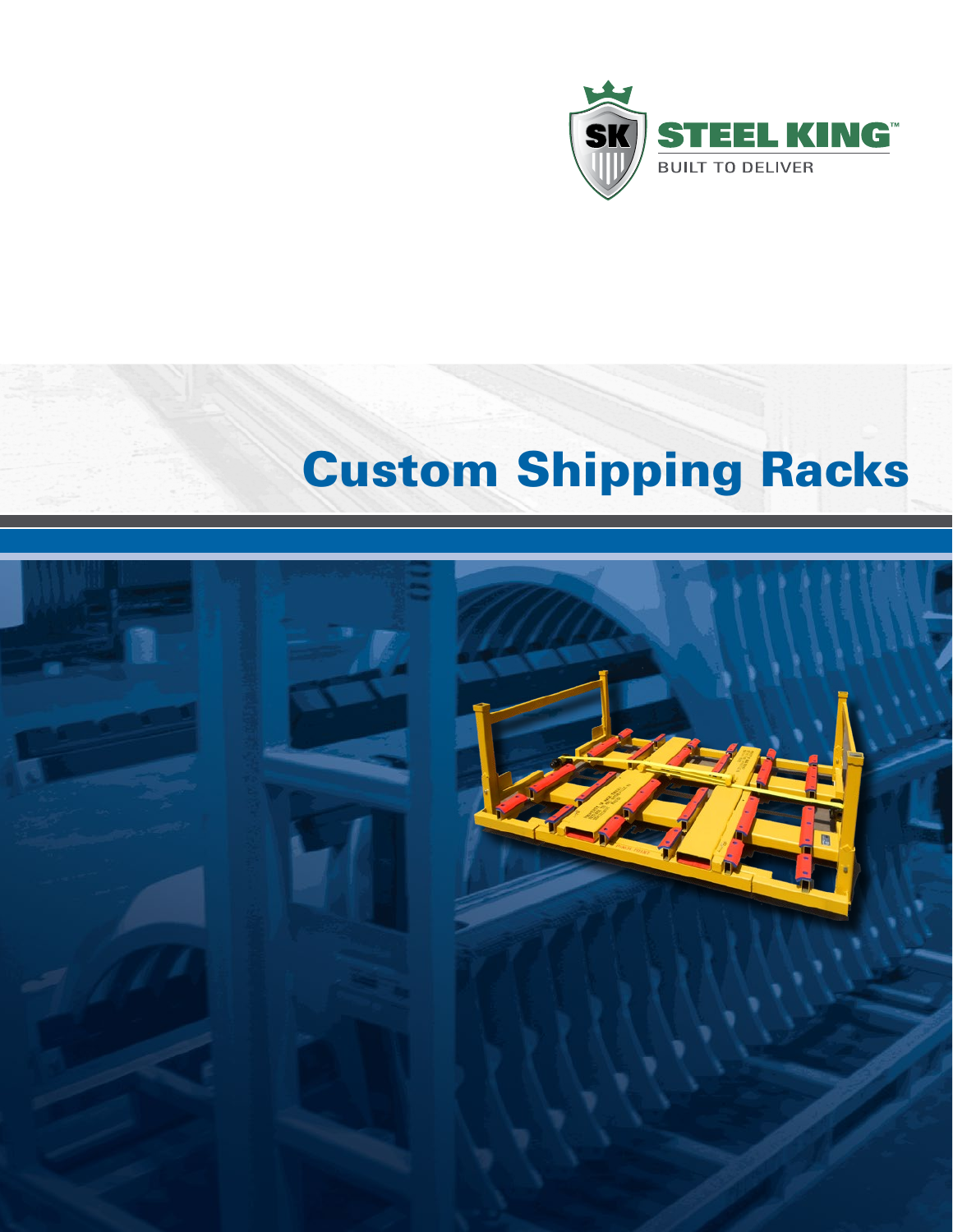# Steel King *Strength. Innovation. Integrity.*

Steel King's reusable, returnable custom shipping racks are designed to meet the special requirements of manufacturers.

Shipping racks are manufactured to satisfy customer requests, including rigid, collapsible, or adjustable. Steel King will alter the size, dunnage, weight capacity, construction materials to make a shipping rack that fits your product. Our racks are structurally stable for up to 2- or 3-high shipping, and up to 6-high warehouse stacking.

In addition to their superior durability, fabricated racks, pallets and containers are more cost effective than wooden skids or throw-away containers made of cardboard or wood. They are also a more environmentally friendly solution.



# Custom Shipping Racks

Steel King specializes in the design and production of a variety of fabricated steel storage products. Recognized as the industry leader, we offer proven expertise in solving unique storage and shipping problems through innovation and quality.

### **The Design Process**

Steel King's product engineers are experts at analyzing your operational systems and processes relative to the parts you need to handle, whether for transportation, assembly, or both.

Our design department uses the latest CAD solid modeling software and techniques. We can design dunnage components either from CAD data or actual parts.

### **Industry Leader**



Unlike smaller firms, Steel King's size and strength allow us to handle projects of any size or level of complexity. Our experience and advanced manufacturing capabilities ensure that your custom fabricated racks are built to the strictest tolerances in order to accommodate technological,

ergonomic, and environmental challenges – whether you require one or one thousand units.



*Prototypes can be produced in a number of methods depending on the production material choice.* 

"Steel King took the time to understand exactly what we needed – designed around our custom components."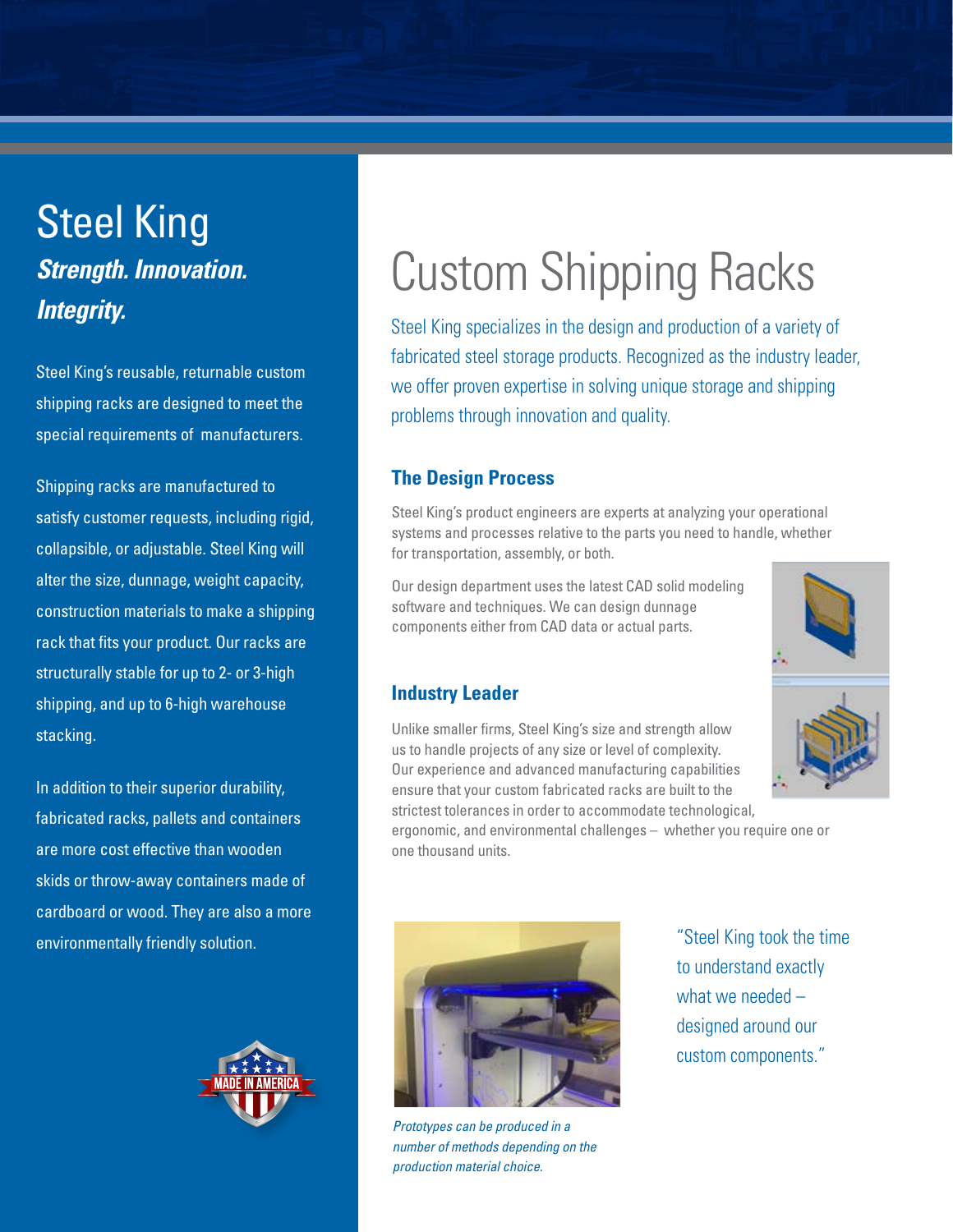

*Mirror rack*





*Bag rack Divider rack*



*Door rack*



*Fuel tank rack*







*Radiator rack*



*Bumper rack*



*Pigeon hole rack*



*Dash rack Instrument panel rack*



*Tire rack*



*Radiator rack*



*Mirror rack Safely ship glass, mirrors*

# **Steel King is Built to Deliver.**

Many of the world's most prestigious manufacturing, construction, and distributing companies rely on Steel King for custom-designed, custom-fabricated material handling products.

#### **Density Maximization**

- Efficient stacking of parts
- Fold down for lower return cost
- Multiple use racks for various parts

#### **Safe Transport and Storage**

- Cushioning of parts while being held firmly in place
- No loose parts during shipping
- Built to withstand transportation
- Engineered for safe handling
- Heavy duty construction designed to be stackable, if required

#### **Ergonomic**

- Light weight designs, yet strong and durable
- Multiple fork access points